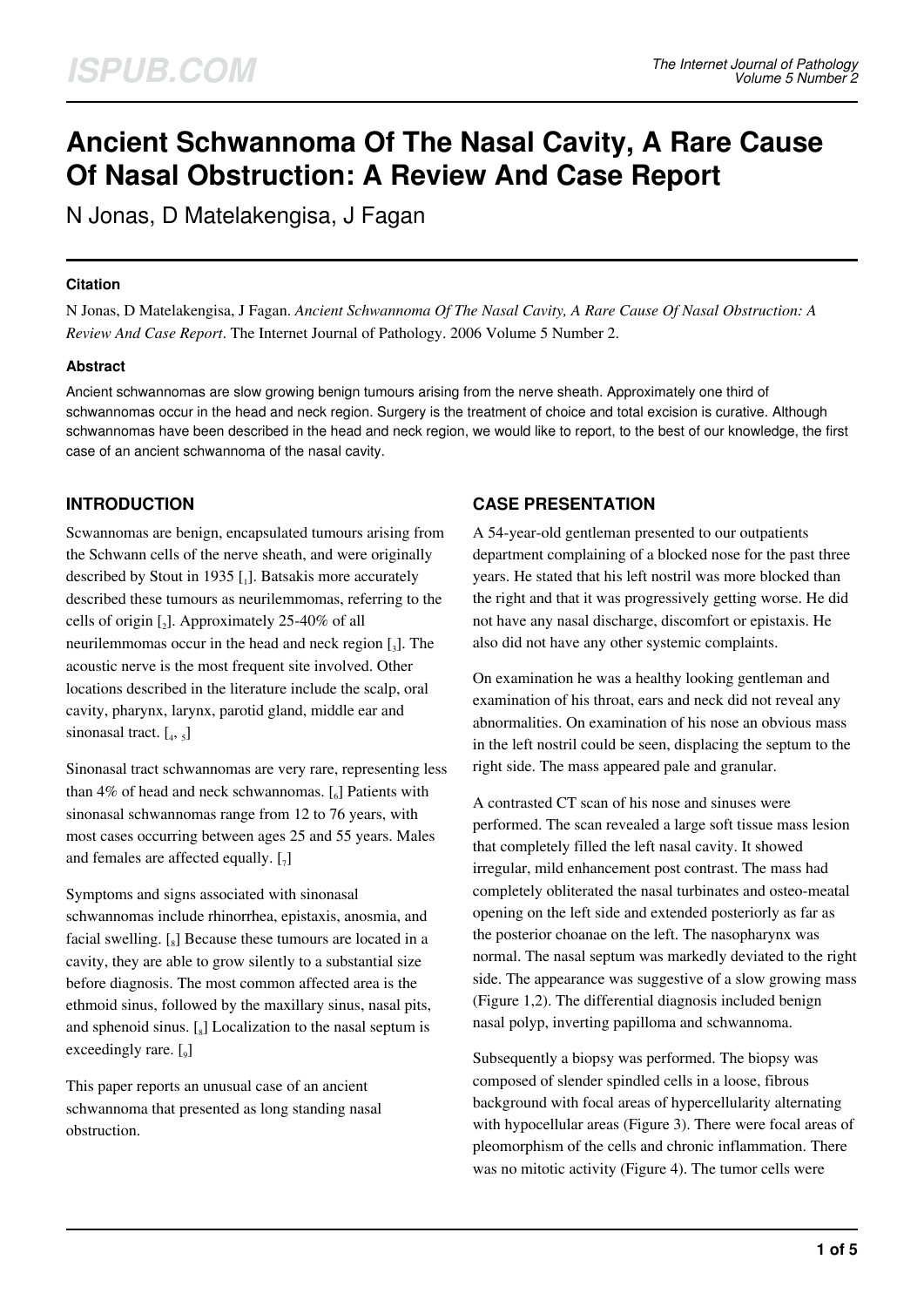#### *Ancient Schwannoma Of The Nasal Cavity, A Rare Cause Of Nasal Obstruction: A Review And Case Report*

strongly S100 positive.

A diagnosis of ancient schwannoma was made and the tumour was excised under general anaesthesia. Early follow up showed no signs of local recurrence of the tumour.

# **Figure 1**

Figure 1



**Figure 2**

Figure 2



**Figure 3**

Figure 3

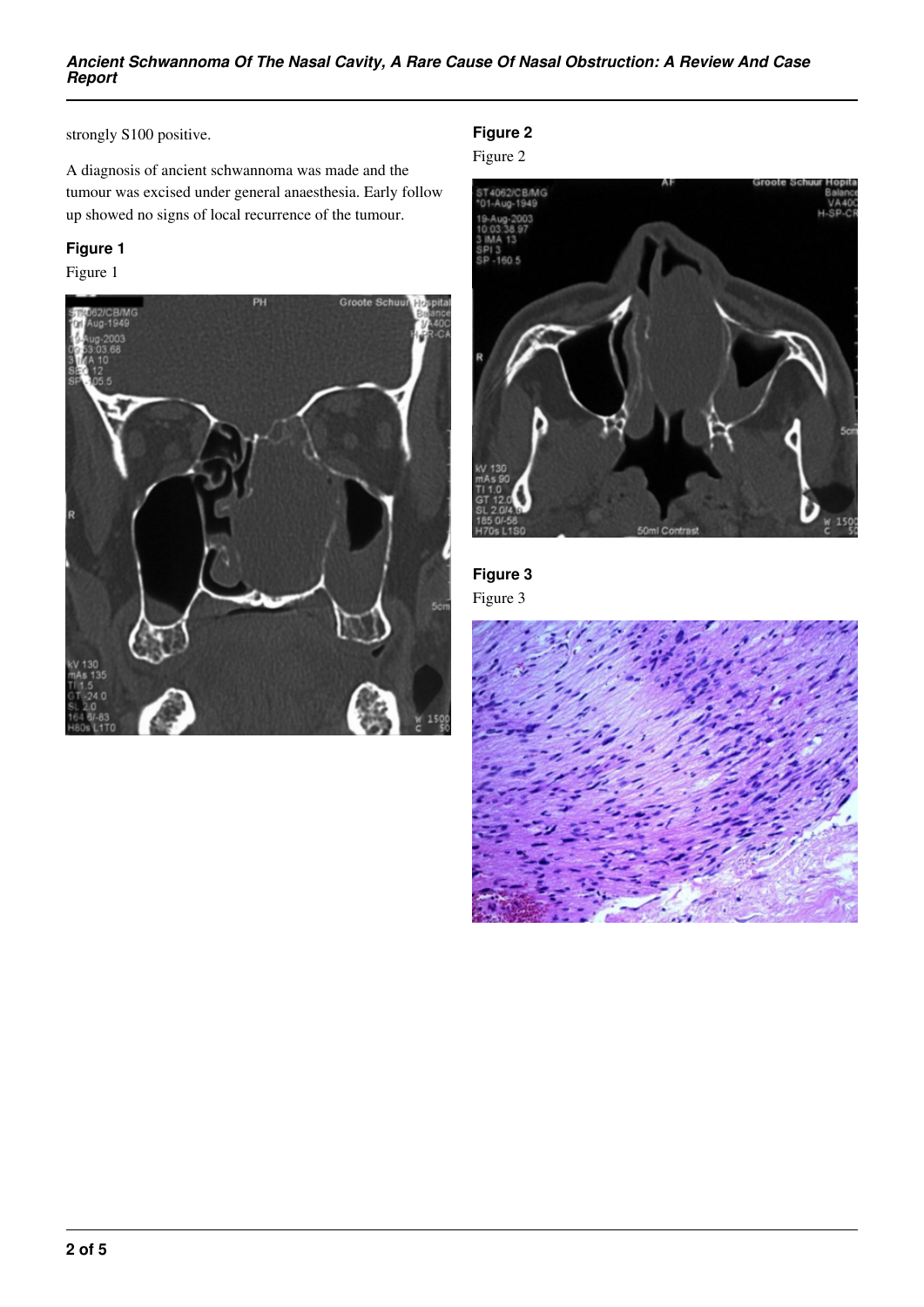#### *Ancient Schwannoma Of The Nasal Cavity, A Rare Cause Of Nasal Obstruction: A Review And Case Report*

#### **Figure 4**

Figure 4



## **DISCUSSION**

The term ancient schwannoma was first introduced by Ackerman and Taylor in 1951  $\left[ \begin{smallmatrix} 1 & 0 \end{smallmatrix} \right]$ . They described pathologic characteristics such as large areas of hyalinized matrix, increased hypercellularity with nuclear pleomorphism, and hyperchromatism. Ackerman and Taylor stated that these features occurred in schwannomas of long duration, leading to the term ancient schwannoma.

The presence of hypercellularity and atypia may lead to the misdiagnosis of these lesions as sarcomas. Dahl reported 6 cases out of 11 that have been misdiagnosed as sarcomas  $\begin{bmatrix} 1 \\ 1 \end{bmatrix}$ . Various other sinonasal tumours have been described in the literature and can be difficult to distinguish from schwannomas. These tumours include malignant melanomas, leiomyomas, leiomyosarcomas, hemangiopericytomas etc. The absence of mitotic activity is the key feature to differentiate benign ancient schwannomas from malignant schwannomas. The presence of a capsule, evidence of prior haemorrhage, thick-walled vascular structures and areas representing degenerative changes also may suggest a benign lesion.

Malignant changes in a benign schwannoma are extremely rare. The diagnosis of malignant change of a benign schwannoma is based on the following criteria: (1) demonstrable areas of benign schwannoma; (2) unequivocal malignant foci manifested by increased cellularity, numerous mitoses, anaplastic cells, and invasiveness; (3) transitional areas between malignant and benign regions; and (4) the absence of clinical evidence of neurofibromatosis 1  $\left[1,2,13\right]$ .

The first ancient schwannoma of head and neck region was reported by Eversole and Howell in 1971  $\lceil_{14}\rceil$ . Since the first report, several authors have described ancient schwannomas in a variety of locations in the head and neck region, involving the oral cavity, submandibular gland, pharynx, orbit and infratemporal fossa.

Schwannomas in general should be treated by surgical excision, attempting to preserve the function and integrity of the involved nerve. Successful grafting of defective nerve segments has been described by some authors, in cases where preservation of the nerve was not possible  $[t_{15}]$ . In this case the tumour most likely originated from branches of the trigeminal nerve supplying sensation to the sinonasal mucosa. The small size of these nerves explains why they are rarely observed during surgical resection. [<sup>4</sup> , 16] Total excision of the lesion is curative.

Ancient schwannoma is a rare variant of a neurilemmoma, which clinical findings and radiographic features suggest is a slow-growing, benign tumour. To the best of our knowledge, this is the first reported case of an ancient schwannoma of the nasal cavity.

# **CORRESPONDENCE TO**

Dr Nico Jonas Division of Otolaryngology University of Cape Town Medical School H53, Old Main Building, Groote Schuur Hospital Observatory, Cape Town, 7925 South Africa Tel: +27 (021) 4066420 Fax: +27 (021) 4488865 E-mail: nicojonas@gmail.com

## **References**

1. Stout AP. The peripheral manifestations of the specific nerve sheath tumour (neurilemmoma). Am J Cancer 24:751-796, 1935 2. Batsakis JG. Tumours of the Head and Neck, Clinical and Pathological Consideration. Baltimore, MD, Williams& Wilkins, 1974, pp 231-249 3. Conley JJ. Neurogenic tumours in the neck. Arch Otolaryngology 61: 167-180, 1955 4. Donnelly MJ, Al-Sader MH, Blayney AW. Benign nasal schwannoma. J Laryngol Otol 1992; 106:1011-1015. 5. Niemczyk K, Vaneecloo FM, Houcke-Lecomte M. et al. Correlation between Ki-67 index and some clinical aspects of acoustic neuromas (vestibular schwannomas). Otolaryngol Head Neck Surg 2000; 123:779-783. 6. Hillstrom RP, Zarbo RJ, Jacobs JR. Nerve sheath tumors of the paranasal sinuses: electron microscopy and histopathologic diagnosis. Otolaryngol Head Neck Surg 1990; 102:257-263. 7. Buob D, Wacrenier A, Chevalier D. Schwannoma of the Sinonasal Tract: A Clinicopathologic and Immunohistochemical Study of 5 Cases Archives of Pathology and Laboratory Medicine: Vol. 127, No. 9, pp. 1196-1199. 8. Donnelly MJ, Al-Sader MH, Blayney AW. Benign nasal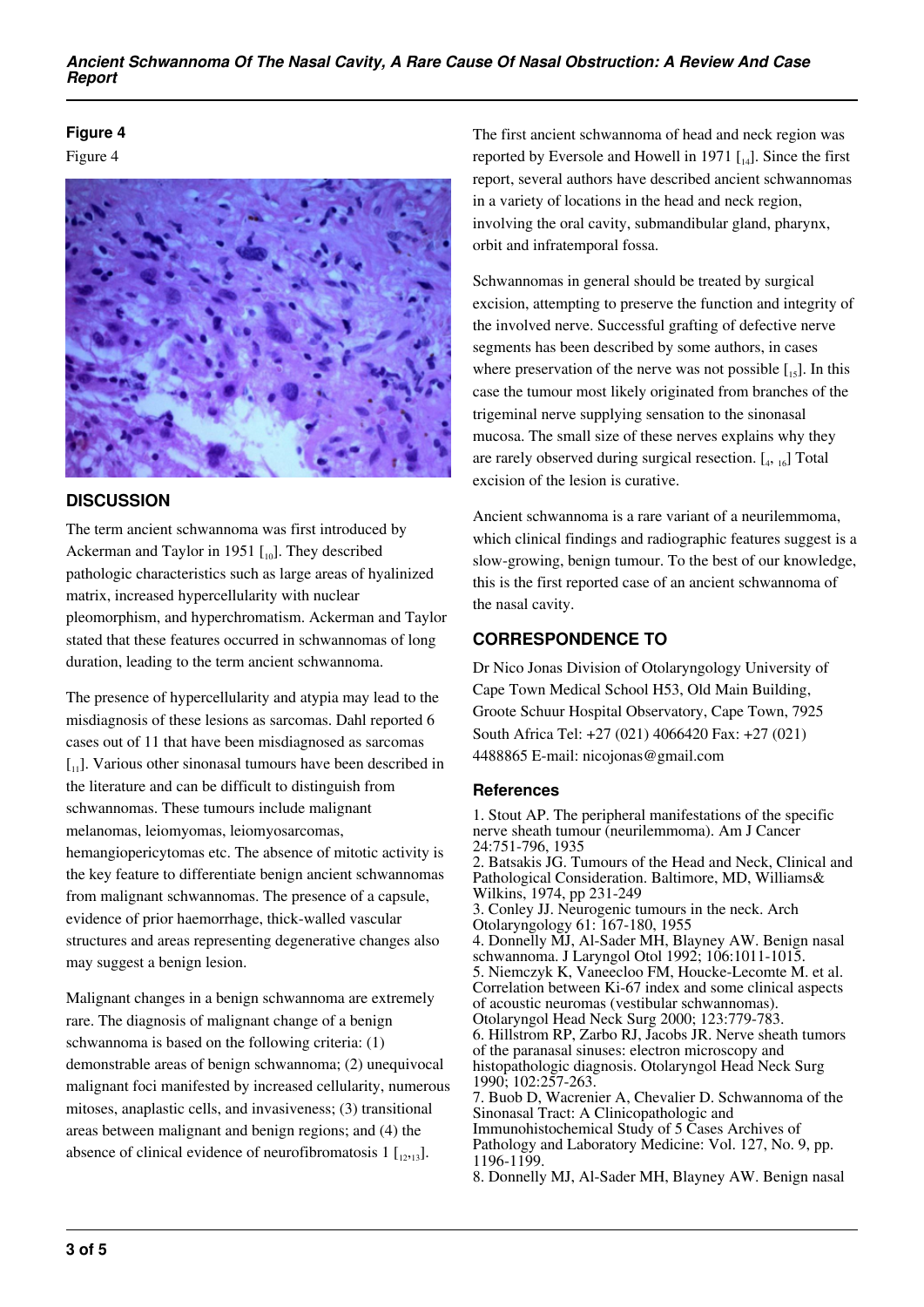schwannoma. J Laryngol Otol 1992; 106:1011-1015.

9. Berlucchi M, Piazza C, Blanzuoli L, Battaglia G, Nicolai P. Schwannoma of the nasal septum: a case report with review of the literature. Eur Arch Othorhinolaryngol 2000; 257:402-405.

10. Ackerman LV, Taylor FH. Neurogenous tumours within the thorax: A clinicopathological evaluation of forty-eight cases. Cancer 4:669-691, 1951

11. Jackson RM, Rice DH, Crockett DM. Malignant schwannoma of the cervical vagus nerve in a patient with neurofibromatosis (von Recklinghausen's disease). Otolaryngol Head Neck Surg 94:641-644, 1986

12. Nakayama H, Shimanoto F, Kajihara H. Ancient schwannoma of the oral floor and ventricular portion of the tongue: a case report and review of the literature. Jpn J Clin Oncol 1996; 26:185-188

13. Khwarg SI, Lucarelli MJ, Lemke BN, et al. Ancient schwannoma of the orbit. Arch Opthalmol 1999; 117:262-264

14. Eversole LR, Howell RM. Ancient neurilemmoma of the oral cavity. Oral Surg 32:440-443, 1971

15. Rosenfeld L, Graves H Jr, Lawrence R. Primary neurogenic tumours of the lateral neck. Ann Surg 167:847-855, 1968

16. Robitaille Y, Seemayer TA, El Deiry A. Peripheral nerve tumors involving paranasal sinuses: a case report and review of the literature. Cancer 1975; 35: 1254-1258.